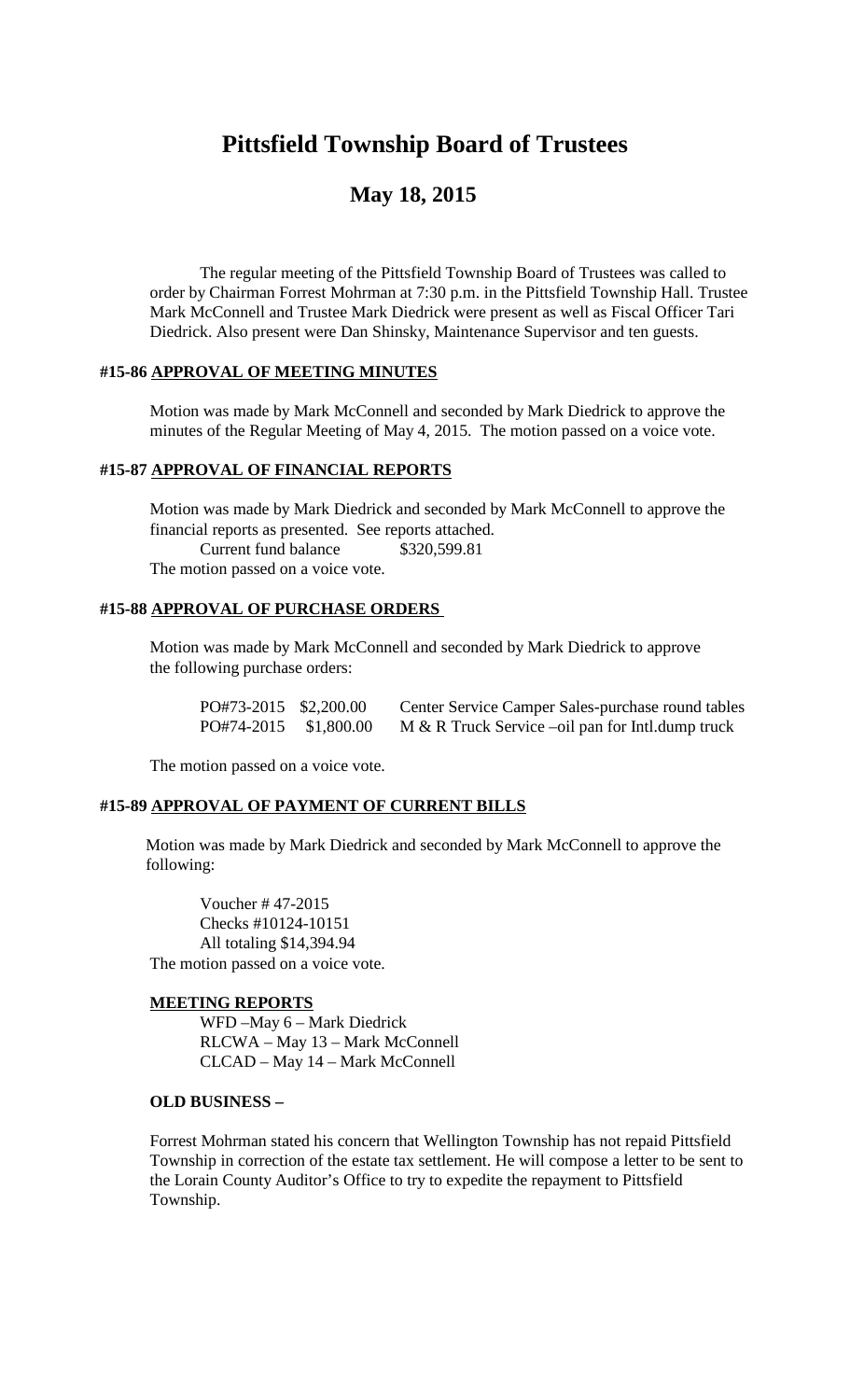Pride Day was held on May 16, 2015. There were many youth participants in the cleanup of the Township. The Scout Troop #414 cleaned the township roadsides. The local 4-H Club planted flowers and spread mulch in the township flower beds. There was a mix-up in the dumpsters for the day. Rumke provided two dumpsters as requested. Republic Services did not provide a dumpster as promised. There was a lot of overflow with the amount of items brought to be discarded. It was suggested that next year, there should be four dumpsters available. Many thanks to Mark Diedrick, Dan Shinsky, and Gene Mullins for working the Dumpster Day.

Memorial Day services for the Township will be held on Sunday, May  $24<sup>th</sup>$  at 10:30 a.m. at the Pittsfield Church. All are welcome to attend.

Tari Diedrick stated that worker's comp paperwork has been forwarded to Prosecuting Attorney, Gerald Innes in regards to a settlement for a very old employee incident. Mr. Innes will contact the Trustees for further information on the case as the Trustees do not wish to make settlement with the individual.

#### **NEW BUSINESS –**

Membership in the Lorain County Community Alliance was discussed. It was decided not to enroll in the 2015 year.

#### **ZONING BUSINESS –**

Dan Shinsky reported that the Lorain County Soil and Water District has sent a letter concerning erosion problems involving the storage units being constructed on Rt. 20. Another business is working on getting a building permit for a shop on Rt. 20.

## **ROAD & MAINTENANCE REPORT –**

Dan Shinsky reported that the Hughes Road/Hawley Road project has been completed. The bills for the expense of this project (totaling \$4,211.60) will be forwarded to the Lorain County Stormwater District to ask for any available financial assistance in the project.

Dan also reported that he has been mowing and weed-eating in the Township. He confirmed that 300 tons of road salt have been submitted for the salt contract for 2015- 2016.

## **TOWNSHIP HALL REPORT –**

Forrest Mohrman thanked Jennifer Abram for making the curtain ties for the Township hall.

The Trustees proceeded with the opening of the bids for the two road projects for 2015. The bid sheets for these projects are attached.

## **#15-90 APPROVAL TO ACCEPT THE BID FROM HENRY W.BERGMAN FOR \$62,418.00 FOR THE CHIP AND SEAL ROADWORK FOR 2015, CONTINGENT UPON THE APPROVAL OF THE COUNTY ENGINEER.**

Motion was made by Mark Diedrick and seconded by Forrest Mohrman to accept the best bid for the Chip and Seal Roadwork Projects for 2015 to be awarded to Henry W. Bergman in the amount of \$62,418.00, contingent upon the approval of the County Engineer. There was discussion concerning the lowest bid from Crossroads Asphalt Recycling. There have been reports of unsatisfactory work by this vendor. The motion passed on a voice vote.